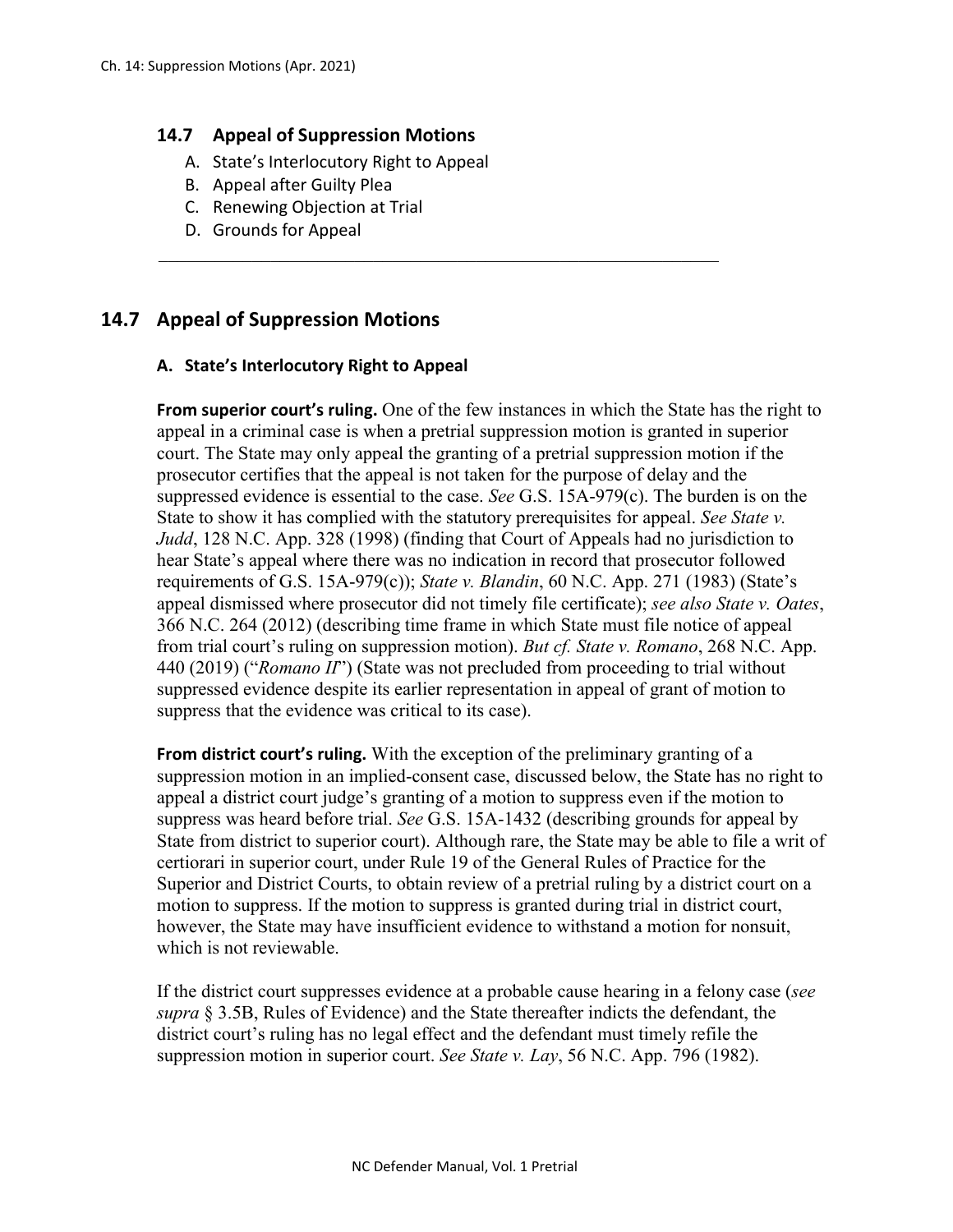**Implied-consent cases.** The Motor Vehicle Driver Protection Act of 2006 created an interlocutory right to appeal for the State in the context of suppression motions. Following a hearing on the defendant's motion to suppress evidence in district court, the district court judge must make written findings of fact and conclusions of law and preliminarily indicate whether the motion should be granted or denied. *See* G.S. 20- 38.6(f). Where the judge indicates that the motion should be granted, the State may appeal to superior court within a reasonable time. *See* G.S. 20-38.7(a); *State v. Fowler*, 197 N.C. App. 1 (2009) (time by which the State must give notice of appeal depends on the circumstances of each case); *State v. Palmer*, 197 N.C. App. 201 (2009) (G.S. 15A-1432(b) may be used as a procedural guideline for giving notice of appeal but is not binding). No final order may be entered until the State has either appealed or indicated that it does not intend to do so. *See* G.S. 20-38.6(f). If the State appeals, the superior court must consider the merits of the motion and then remand to district court for entry of judgment. Where the superior court affirms the district court's preliminary indication that the evidence should be suppressed and remands for entry of judgment, the State may not appeal from the remand order or from the district court's final judgment suppressing the evidence. *See Fowler*, 197 N.C. App. at 18*; State v. Rackley*, 200 N.C. App. 433 (2009) (following *Fowler*); *see also* Shea Riggsbee Denning, *[Motions Procedures in Implied](https://www.sog.unc.edu/sites/www.sog.unc.edu/files/reports/aojb0906.pdf)  [Consent Cases after State v. Fowler](https://www.sog.unc.edu/sites/www.sog.unc.edu/files/reports/aojb0906.pdf) and State v. Palmer*, ADMINISTRATION OF JUSTICE BULLETIN No. 2009/06 (UNC School of Government, Dec. 2009).

## **B. Appeal after Guilty Plea**

**Superior court.** Generally, a plea of guilty acts as a waiver of the defendant's right to appeal adverse rulings on pretrial motions in superior court. An exception exists for adverse rulings on suppression motions. A defendant may plead guilty and preserve the right to appeal from the denial of a suppression motion. *See* G.S. 15A-979(b); *see also State v. Davis,* 227 N.C. App. 572 (2013) (where defendant reserves right to appeal on guilty plea, defendant may appeal order denying motion to suppress uncounseled convictions under G.S. 15A-980).

To preserve the right of appeal, the defendant must expressly communicate his intent to appeal the denial of the suppression motion to the prosecutor and the court at the time of the guilty plea. *See State v. Stevens*, 151 N.C. App. 561 (2002) (defendant waived right to appeal from denial of suppression motion where he entered plea of guilty without notifying court and prosecution of intent to appeal); *State v. Brown*, 142 N.C. App. 491 (2001); *State v. McBride*, 120 N.C. App. 623 (1995), *aff'd per curiam*, 344 N.C. 623 (1996); *cf*. *State v. Brown*, 217 N.C. App. 566, 570 (2011) (defendant gave sufficient notice of intent to appeal denial of motion to suppress by stating at close of State's evidence and before changing not guilty to guilty plea that defendant "would like to preserve any appellate issues that may stem from the motions in this trial"; trial court understood motion defendant wished to appeal and reentered findings of fact on defendant's motion to suppress).

To be safe, the conditional nature of the guilty plea should be put on the record before the plea is entered and should appear in the written transcript of plea. The defendant must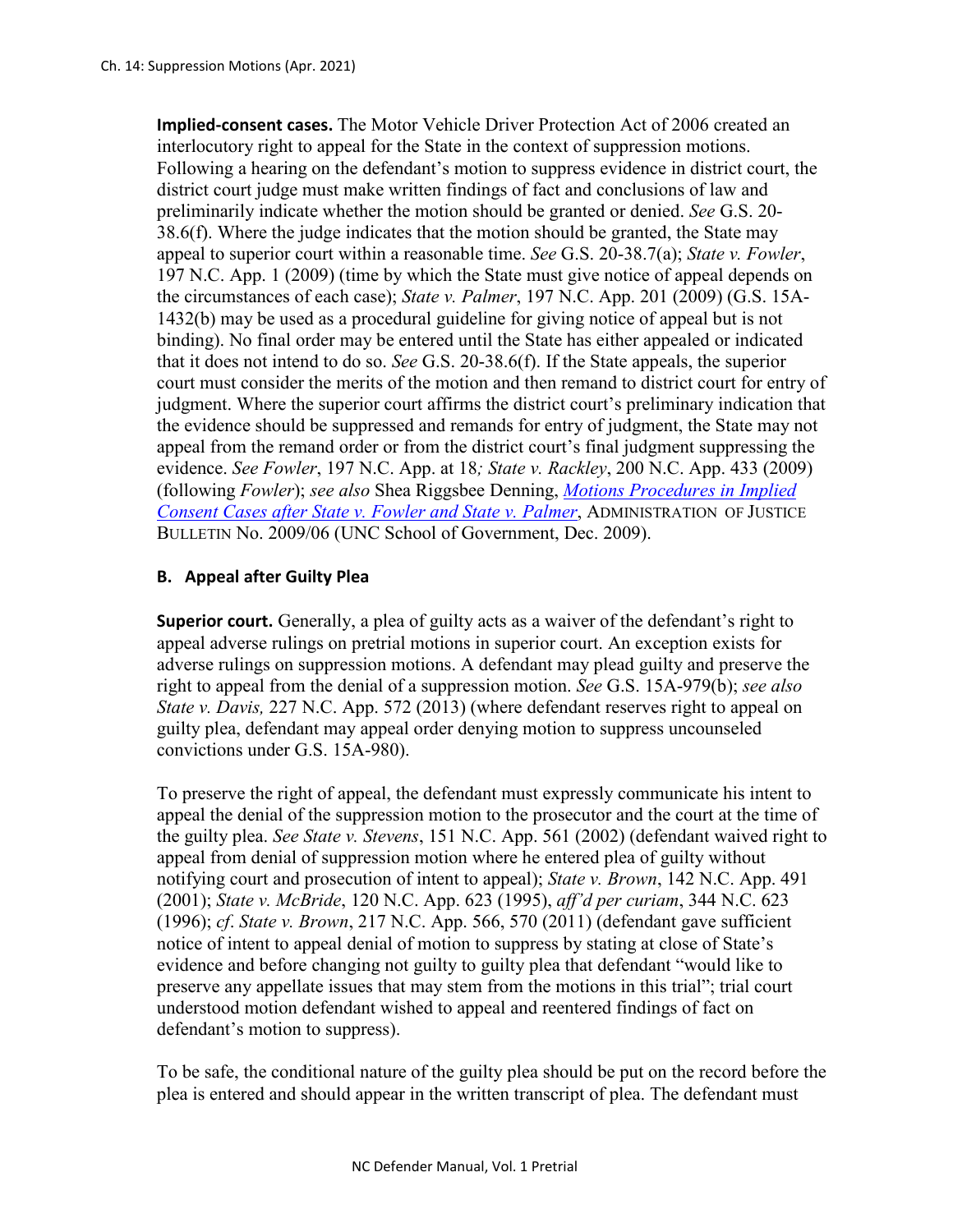appeal from the judgment of conviction itself after the guilty plea, not from the denial of the motion to suppress. *See State v. Miller*, 205 N.C. App. 724 (2010) (defendant's appeal dismissed for lack of jurisdiction where defendant failed to appeal from final judgment of conviction).

For a further discussion, see "Preserving right to appeal from denial of suppression motion" in 2 NORTH CAROLINA DEFENDER MANUAL § 23.6B, Appeal from Superior Court (June 2018).

**District court.** A guilty plea in district court does not act as a waiver of a defendant's right to make a motion to suppress on appeal for trial de novo in superior court. *See* G.S. 15A-979 Official Commentary (right to trial de novo guarantees defendant right to renew motions in superior court even after guilty plea in district court); *see generally* G.S. 7A-290; *State v. Sparrow*, 276 N.C. 499 (1970) (defendant convicted in district court is entitled to appeal to superior court for trial de novo as matter of right, even if defendant entered guilty plea in district court).

# **C. Renewing Objection at Trial**

To preserve the right to appeal the denial of a suppression motion in superior court, counsel must contemporaneously object when the evidence is offered at trial. *See State v. Golphin*, 352 N.C. 364 (2000) (since motion to suppress is type of motion in limine, counsel must object to admission of evidence at time offered at trial to preserve right to appeal); *see also generally State v. Ray*, 364 N.C. 272 (2010) (abrogating *State v. Herrera*, 195 N.C. App. 181 (2009), and holding that defendant must make contemporaneous objection when evidence is offered at trial, not just at hearing outside presence of jury before actual offer of evidence); *State v. Hill*, 347 N.C. 275 (1997) (defendant required to contemporaneously object to admission of evidence after motion in limine denied). In objecting, counsel should indicate that the objection is based on the previous motion to suppress.

### **D. Grounds for Appeal**

A defendant may not assert on appeal a new theory for suppression that was not asserted at trial in superior court. *See State v. Benson*, 323 N.C. 318 (1988) (defendant may not "swap horses" on appeal), *abrogation on other grounds recognized in State v. Hooper*, 358 N.C. 122 (2004); *State v. Hernandez*, 227 N.C. App. 601 (2013) (defendants failed to preserve challenge to vehicle stop based on stop being impermissibly extended where theory on appeal differed from theory argued at trial court, that is, that anonymous tip was insufficient to support stop); *State v. Smarr*, 146 N.C. App. 44 (2001) (to same effect). Thus, trial counsel should raise all possible grounds for suppressing evidence when making the motion. *See also State v. Phillips*, 151 N.C. App. 185 (2002) (State's abandonment of argument at trial level that defendant did not have standing waived appellate review of issue); *State v. Cooke*, 306 N.C. 132 (1982) (State may not assert on appeal ground against suppression that it did not assert at trial level). *But see State v. Hester*, 254 N.C. App. 506, 516 (2017) (noting that the bar on asserting a new theory on